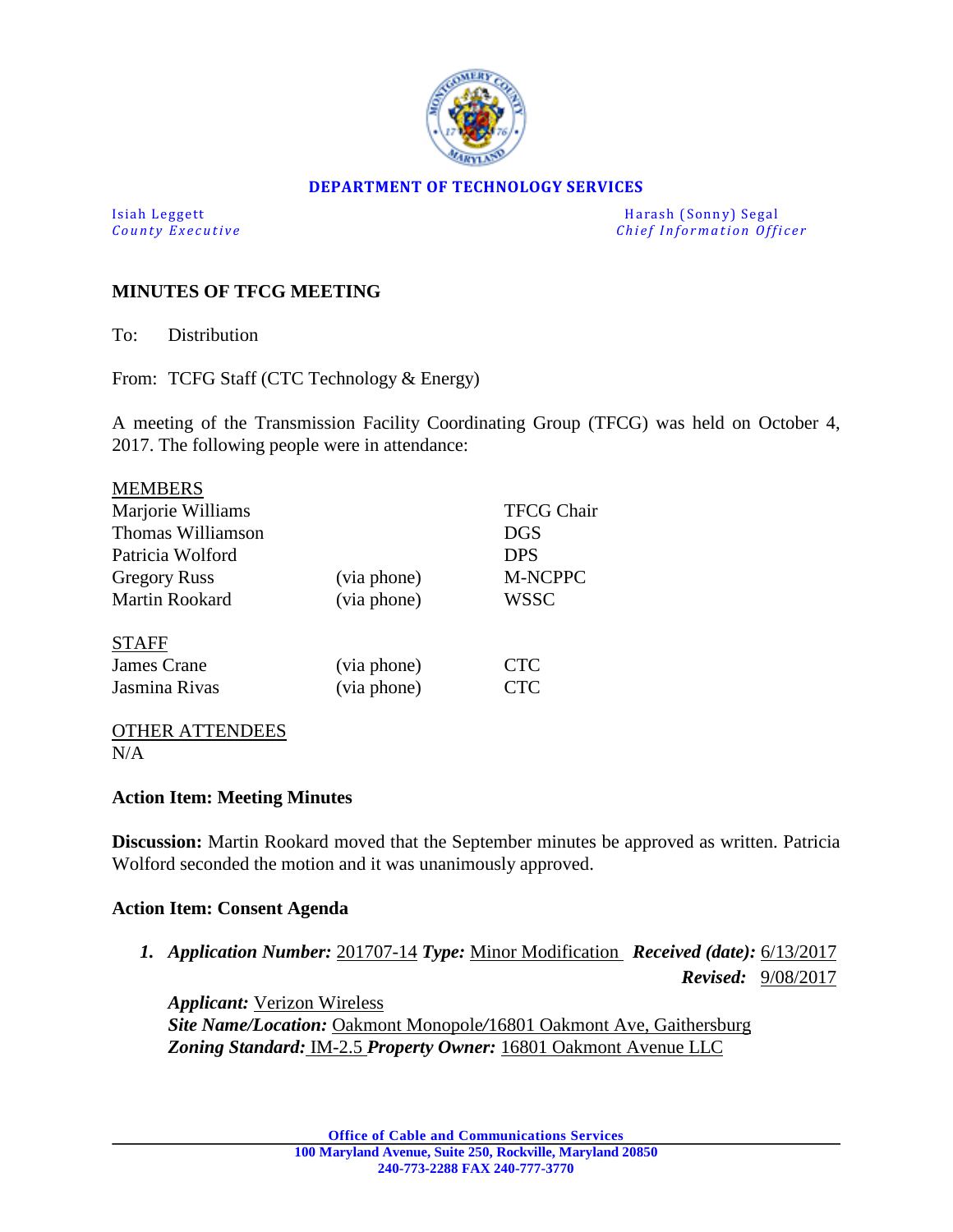Minutes of TFCG Meeting Held October 4, 2017 Page 2 of 4

> *Description:* Replace three RRHs and attach three additional RRHs. All six at 125' on a 190' monopole. *Tower Coordinator Recommendation:* Recommended

*2. Application Number:* 201709-12 *Type:* Minor Modification *Received (date):* 8/03/2017 *Revised:* 9/07/2017

*Applicant:* Verizon Wireless *Site Name/Location:* Londonderry Apts/17060 King James Way, Gaithersburg *Zoning Standard:* R-20 *Property Owner:* Londonderry Affordable LLC *Description:* Antenna Change Out: Remove twelve and replace six 96"-high panel antennas: four at 89' and two at 93' on a 97' apartment building. *Tower Coordinator Recommendation:* Recommended.

*3. Application Number:* 201709-18 *Type:* Minor Modification *Received (date):* 8/16/2017  *Revised:* 9/21/2017  *Revised:* 9/26/2017

*Applicant:* T-Mobile *Site Name/Location:* Pepco #683-W/18300 Bowie Mill Rd, Olney *Zoning Standard:* RE-1/TDR *Property Owner:* Pepco *Description:* Antenna Change Out: Remove six and add three 96"-high panel antennas at 132' on a 135' Pepco tower. *Tower Coordinator Recommendation:* Recommended

*4. Application Number:* 201709-19 *Type:* Minor Modification *Received (date):* 8/16/2017  *Revised:* 9/21/2017  *Revised:* 9/26/2017

*Applicant:* T-Mobile *Site Name/Location:* Earhart Monopole/18920 Earhart Court, Gaithersburg *Zoning Standard:* IL-1.0 *Property Owner:* Storage Portfolio LLC *Description:* Antenna Change Out: Replace three 57"-high panel antennas at 100' on a 100' monopole. *Tower Coordinator Recommendation:* Recommended

- *5. Application Number:* 201710-07 *Type:* Minor Modification *Received (date):* 8/28/2017 *Applicant:* Verizon Wireless *Site Name/Location:* Silver Spring YMCA/9800 Hastings Dr, Silver Spring *Zoning Standard:* R-60 *Property Owner:* Silver Spring YMCA *Description:* Antenna Change Out: Replace six 96"-high panel antennas at 90' on a 110' monopole. *Tower Coordinator Recommendation:* Recommended
- *6. Application Number:* 201710-08 *Type:* Minor Modification *Received (date):* 8/29/2017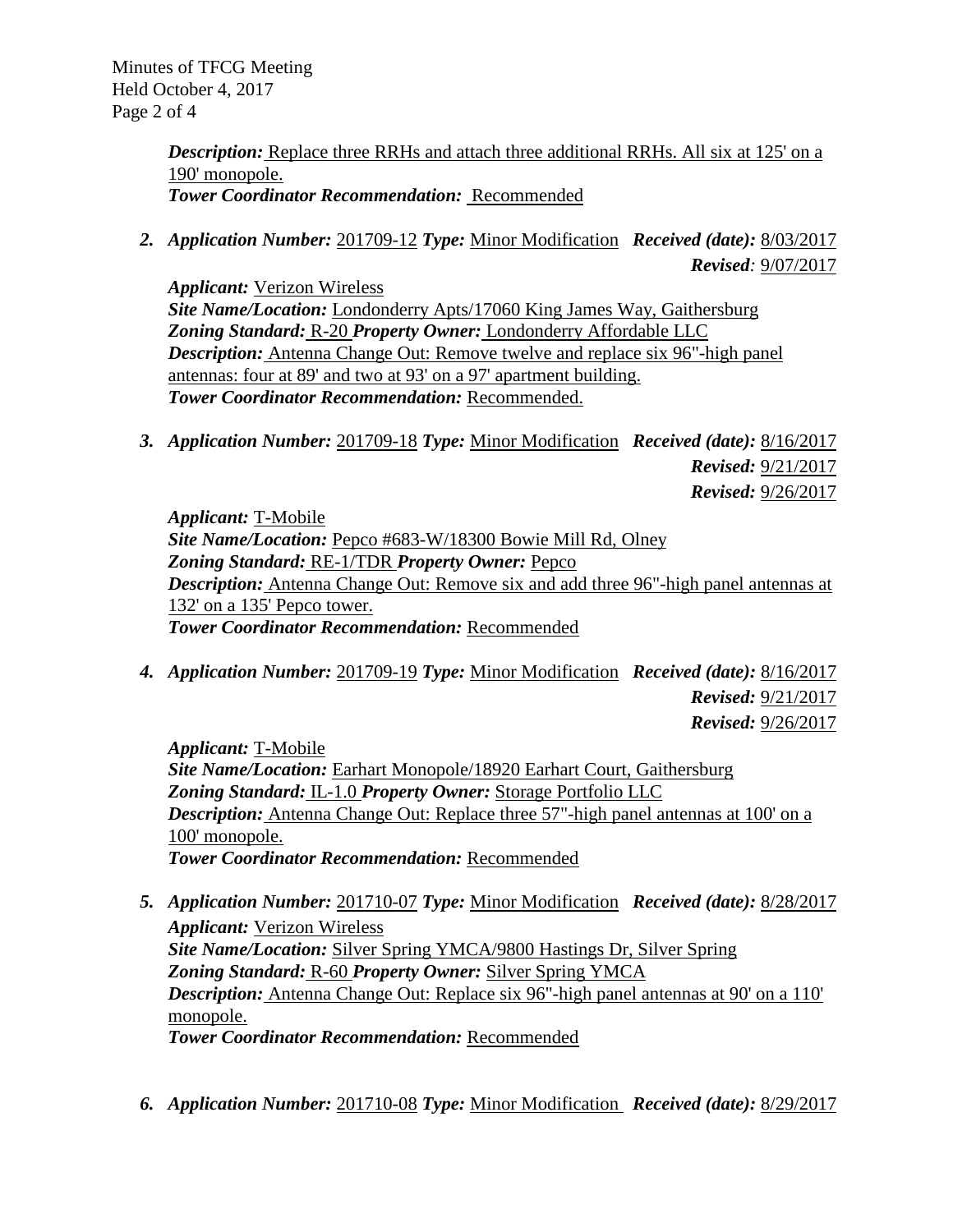*Revised:* 9/11/2017  *Revised:* 9/14/2017

*Applicant:* Verizon Wireless *Site Name/Location:* Airpark Industrial Center*/*7707 Airpark Rd, Gaithersburg *Zoning Standard:* IL-1.0 *Property Owner:* Crown Atlantic *Description:* Replace six RRH units at 103' on a 120' monopole. *Tower Coordinator Recommendation:* Recommended

- *7. Application Number:* 201710-09 *Type:* Minor Modification *Received (date):* 8/30/2017 *Applicant:* T-Mobile *Site Name/Location:* Hungerford Property/14615 Clopper Rd, Boyds *Zoning Standard:* IM-2.5 *Property Owner:* Walter Hungerford & Sons *Description:* Attach one 57"-high panel antenna at 120' on a 150' monopole. *Tower Coordinator Recommendation:* Recommended
- *8. Application Number:* 201710-11 *Type:* Colocation *Received (date):* 9/11/2017

 *Revised:* 9/27/2017

*Applicant:* Verizon Wireless

*Site Name/Location:* Wildlife Club Monopole/26430 Mullinix Mill Rd, Mt. Airy *Zoning Standard:* AR *Property Owner:* Izaak Walton League *Description:* Attach twelve 96"-high panel antennas at 148' on a 150' monopole. Equipment and generator to be place in existing compound. *Tower Coordinator Recommendation:* Recommended

*9. Application Number:* 201710-12 *Type:* Minor Modification *Received (date):* 9/13/2017

 *Revised:* 9/25/2017

*Applicant:* Verizon Wireless *Site Name/Location:* Olney Water Tank*/*17710 Buehler Rd, Olney *Zoning Standard:* RT-12.5 *Property Owner:* WSSC *Description:* Antenna Change out: Replace six 80"-high panel antennas and add three RRHs at 100' and 106' on a 100' water tank. *Tower Coordinator Recommendation:* Conditioned on the applicant providing written approval from WSSC of the attachment at the time of permitting.

*10. Application Number:* 201711-06 *Type:* Minor Modification *Received (date):* 9/18/2017

*Applicant:* Verizon Wireless *Site Name/Location:* Baptist Home/6301 Greentree Rd, Bethesda *Zoning Standard:* R-60 *Property Owner:* Baptist Home for Children *Description:* Remove three panel antennas and relocate six 73"-high panel antennas; replace three RRHs and add three RRHs, all at 107' on a 120' monopole. *Tower Coordinator Recommendation:* Recommended